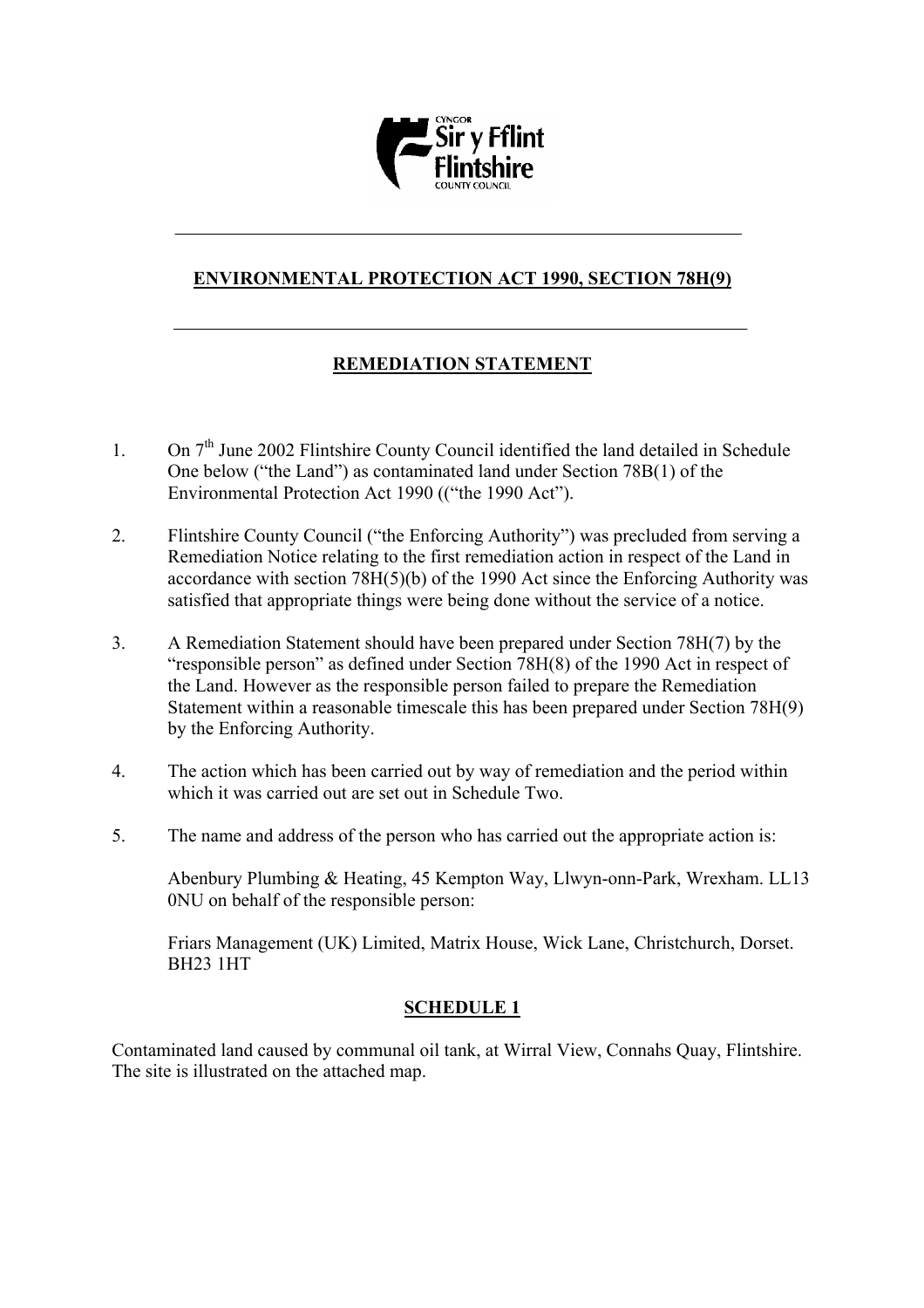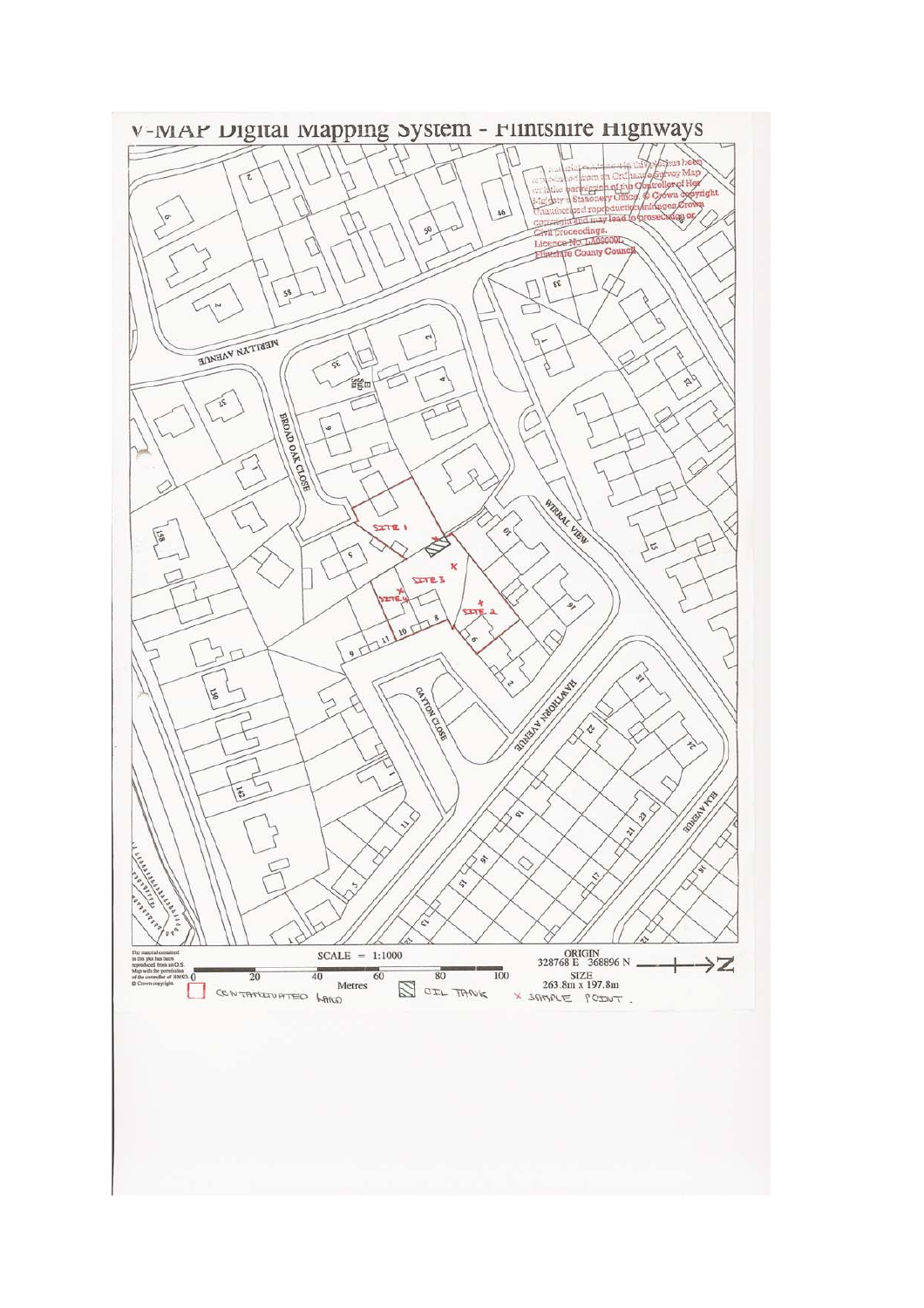# **SCHEDULE 2**

# **Remediation Action**

# **Aim**

- To establish if there is a leak from the communal oil tank and/or the associated fuel supply pipes;
- To repair the leaks found if any.

# **Method**

- A trench, approximately a metre deep, was dug along the length of the supply pipe running along the edge of the communal tank and its concrete bund surrounding the tank and then a visual search was made for any leaks. The trench was dug here on the basis that the oil was found pooled in the tank compound (see photograph 1 attached) and was therefore emanating from somewhere in this area.
- The depth of the communal oil tank was measured.
- The sheath of the supply pipe had been removed in a couple of places to check for any seepage of oil within the sheath.

# **Findings**

No holes or damage were found in the supply pipe below ground level and no oil was found within the sheath surrounding the pipe. There was no sign of oil seepage through the concrete bund surrounding the communal oil tank (see photograph 2 attached). The tank was found to be approximately 3.3m deep. The engineer advised that due to the depth of the tank the pressure head would have caused a noticeable amount of oil to leak from the bund either through the bund itself or overflow from the pump well. There was no oil in the pump well.

A very small hole about 1 to 2mm in diameter was found on one of the supply pipes under an area covered by denso tape (see photograph 3 attached). This was in a position above ground.

# **Remedial work to prevent further contamination**

The section of pipe with the hole in was replaced by a new piece of pipe (see photograph 4 attached).

A pressure test was then applied to the supply pipe by:

- Blocking off the oil supply to those dwellings still utilising the fuel;
- Disconnecting the two pipes from the tank (see photograph 5 attached), which run in a circuit;
- Draining down the oil from the supply pipes;
- Applying a pressure meter to the circuit (see photograph 4 attached).

The pressure meter was left on for approximately half an hour. This did not drop from 0.5 bar over the half hour period (see photograph 6 attached).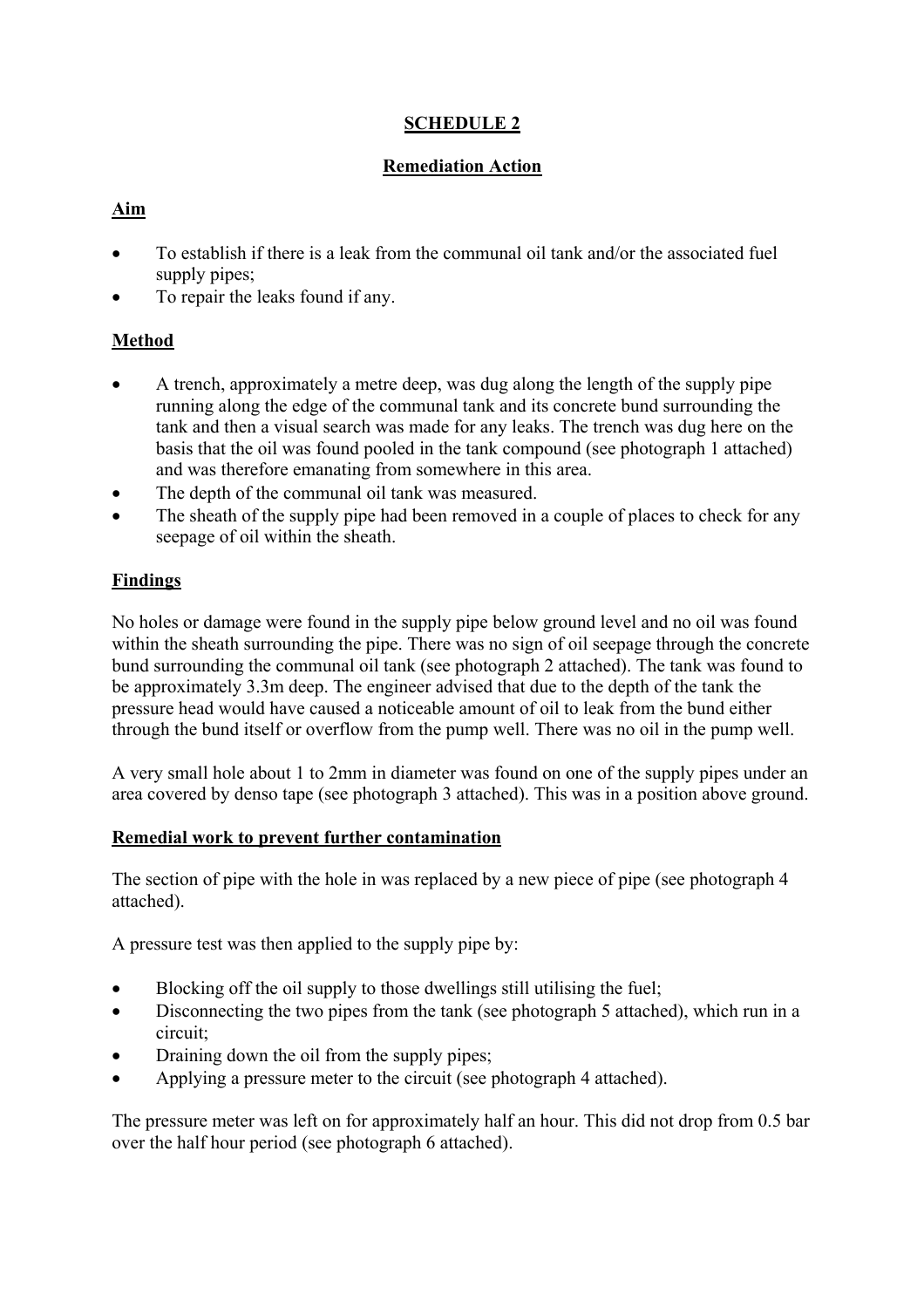### **PHOTOGRAPH 1**



# **OIL ON SURFACE OF WATER POOLED WITHIN COMPOUND**

**PHOTOGRAPH 2**

# **CONCRETE BUND OF OIL TANK SHOWING NO SEEPAGE OF OIL**

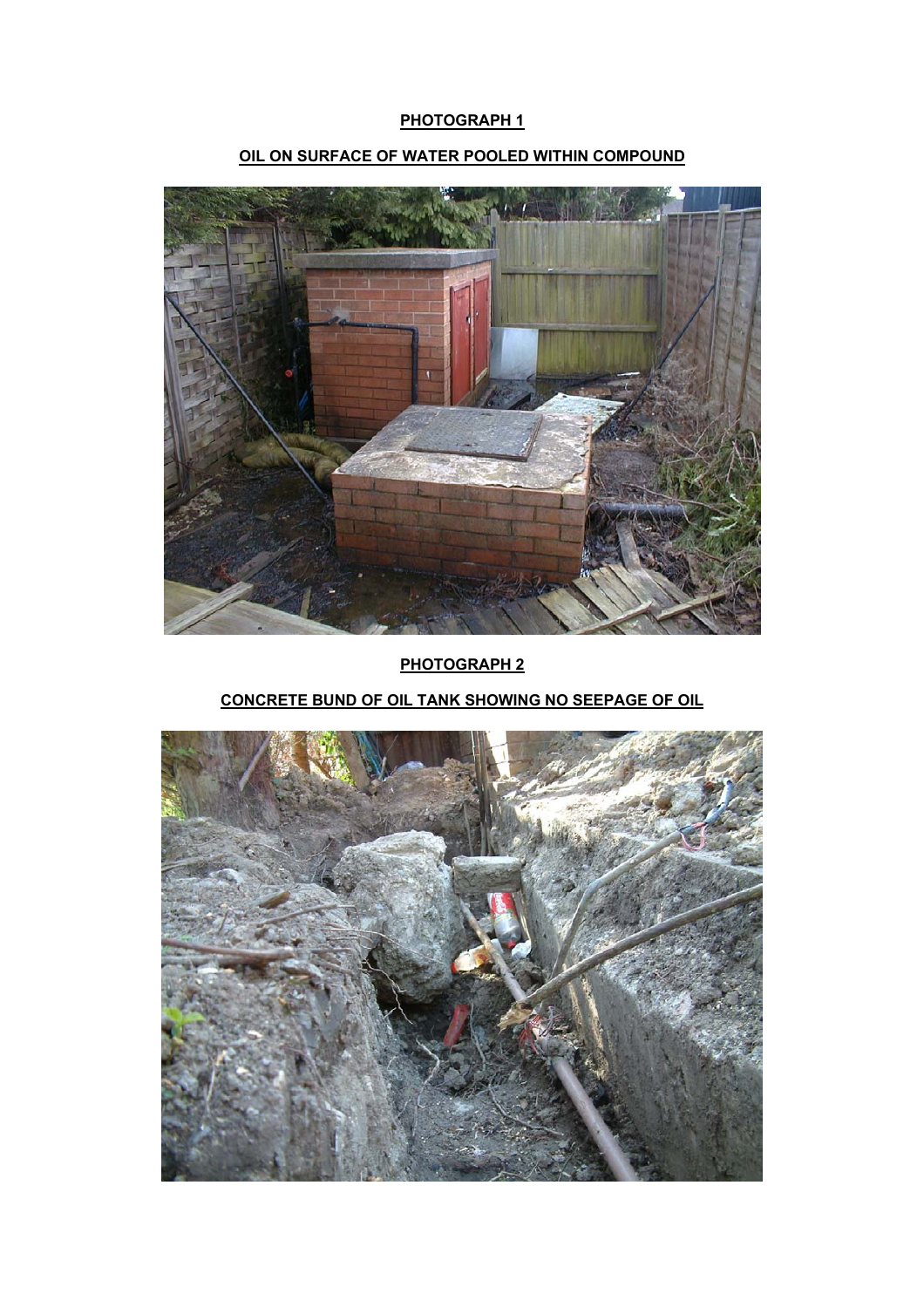# **PHOTOGRAPH 3**

# **HOLE IN SUPPLY PIPE**



**PHOTOGRAPH 4**

# **NEW SUPPLY PIPE WITH PRESSURE METER ATTACHED**

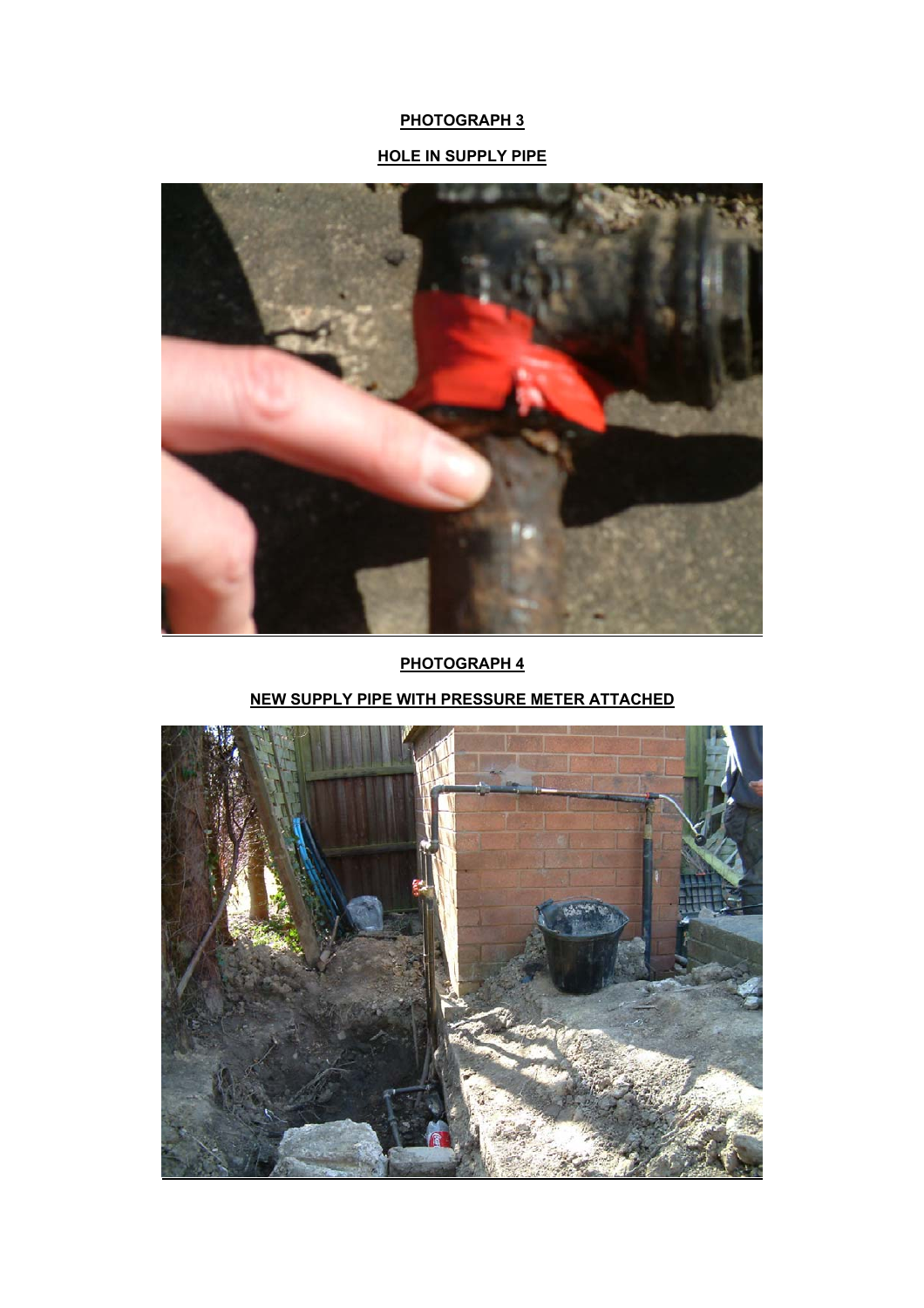# **PHOTOGRAPH 5**

# ê

**TWO SUPPLY PIPES DISCONNECTED FROM THE TANK**

**PHOTOGRAPH 6**

# **PRESSURE METER DISPLAYING THE READING OF 0.5 BAR**